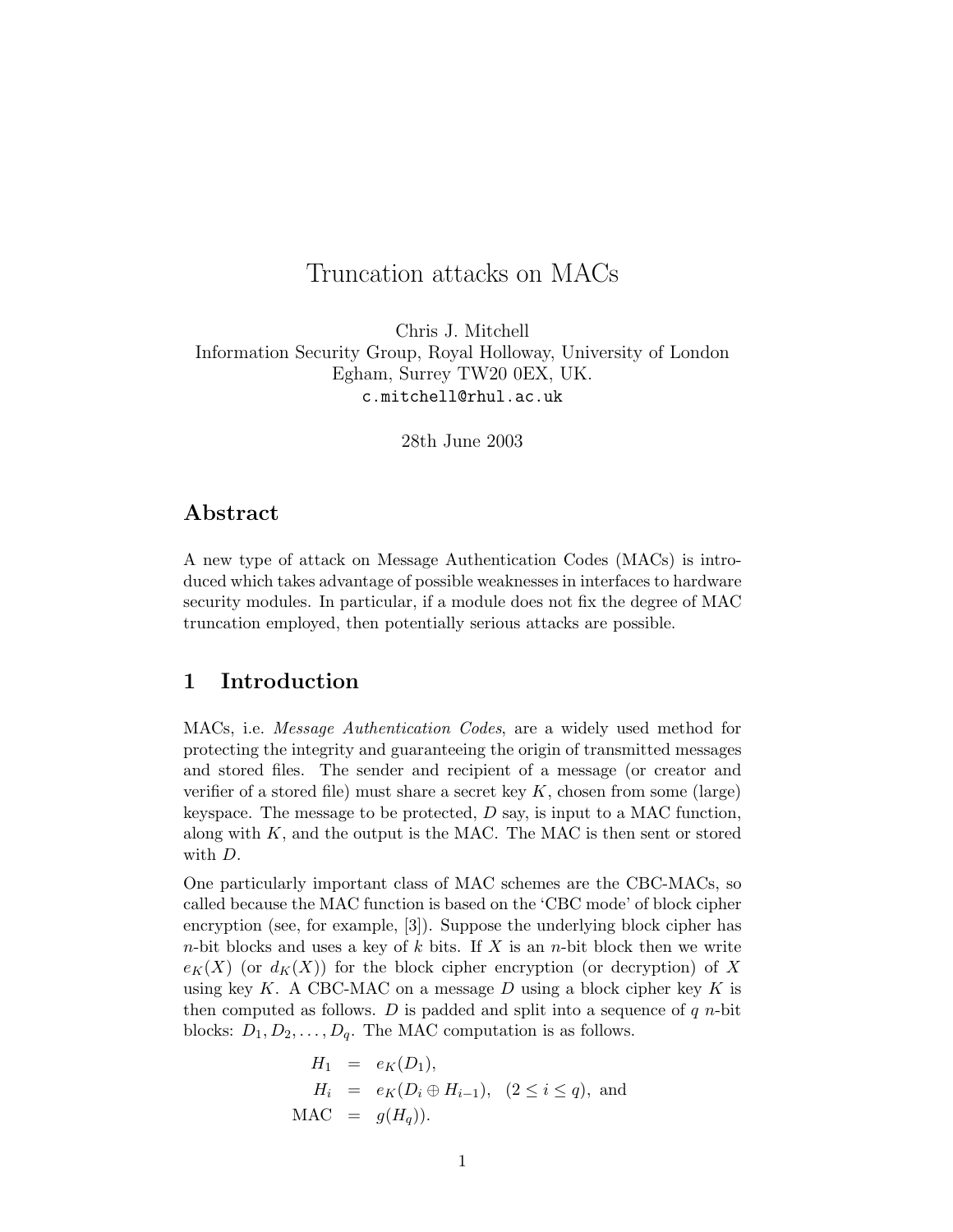The function  $g$  may be a fixed function or it may depend on a key, which may be the same as  $K$  or completely independent of it. Note that the MAC used will be truncated to the left-most  $m$  bits of the MAC value given in the above equation, where  $m \leq n$ .

One important type of CBC-MAC is the ANSI retail MAC [1], otherwise known as CBC-MAC-Y or ISO/IEC 9797-1 algorithm 3 [2]. In this scheme  $g(H_q) = e_K(d_{K'}(H_q))$  where K' is a second block cipher key. Finally note that, whilst all the discussion here is of CBC-MAC schemes, many of the conclusions apply to other iterative MAC schemes.

## 2 Security considerations

When assessing the complexity of cryptanalytic attacks on MACs, it is normal to quantify the resources needed for the attack in terms of the required numbers of known data string/MAC pairs, chosen data string/MAC pairs, and on-line MAC verifications. Note that MAC verifications are distinguished because, in some environments, it may be easier for an attacker to obtain MAC verifications (i.e. to submit a data string/MAC pair and learn whether the MAC is valid) than to obtain the MAC for a chosen message. In particular, in some cases the legitimate users of a MAC scheme change the key every time a MAC is computed — the dynamic MAC key is itself typically encrypted under a long term key, and stored or sent with the MAC — in such a case, it may still be possible for an attacker to repeatedly submit the same key to the MAC verification process.

Note that there are two main classes of attack on a MAC scheme, namely key recovery attacks, in which an attacker is able to discover the secret key used to compute the MACs, and *forgery attacks* in which an attacker is able to determine the correct MAC for a message (without the legitimate key holder having generated it). Key recovery attacks are clearly more powerful than forgery attacks since, once the key is known, arbitrary forgeries are possible. We consider both types of attack in this paper.

# 3 MACs, APIs and usage control tags

In any system using cryptography it is generally accepted as good practice to enforce 'key separation', i.e. to ensure that any particular cryptographic key is used for one purpose only. It is also generally accepted practice to bind a key to one particular cryptographic algorithm, lest a malicious party attempts to learn the value of a key by observing the effects of use of the key with the 'incorrect' algorithm.

This practice is instantiated in the design of cryptographic Application Pro-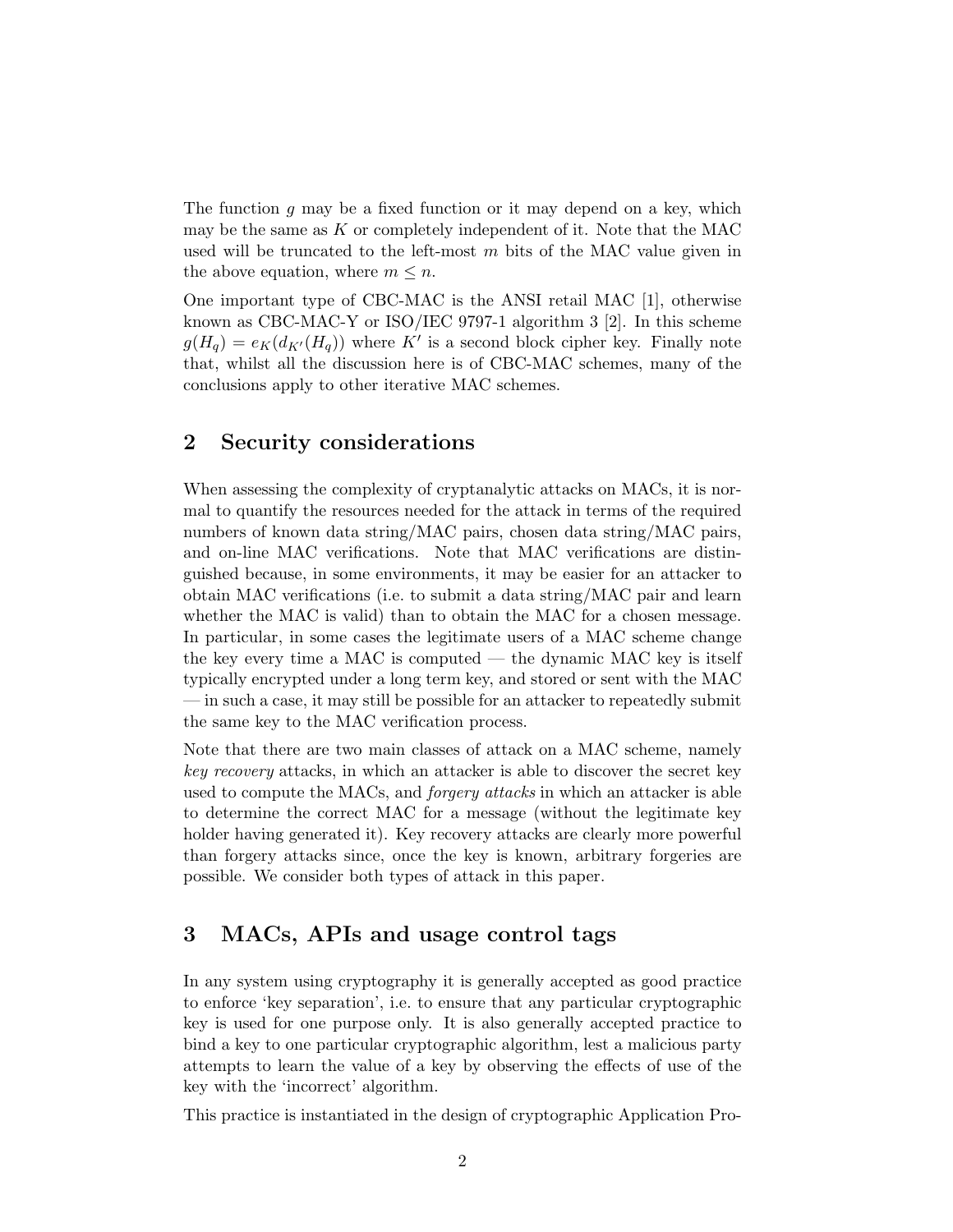gram Interfaces (APIs) for most, if not all, present day hardware security modules (HSMs). Keys stored within such HSMs are typically stored with tags indicating their intended scope of use and the algorithm with which they are to be used. When keys are stored externally to such HSMs they are typically encrypted and integrity protected using 'master keys' held internally to the HSM, and the 'usage control' tags are cryptographically bound to the keys.

In the case of MACs, and in particular CBC-MACs, we consider the scope of such usage control tags. The following parameters would appear to be undeniably within the scope of such control tags:

- the type of data (or keys) over which MACs may be computed using this key,
- the identity of the block cipher to be used to compute the CBC-MAC, and
- the details of the particular CBC-MAC scheme in use.

The inclusion of the first parameter type is a necessary part of standard key management practice  $-$  key separation is just as important for MAC keys as it is for encryption keys. Including the second type of parameter is again standard practice — it is extremely dangerous to allow a key to be used with two different cryptographic algorithms. Similar logic applies to the third type of parameter.

The purpose of this paper is to point out that an additional parameter should also be securely bound to a CBC-MAC key. This parameter, namely the degree to which a MAC is truncated, is not always treated in the same way as those above. However, in the remainder of this paper we describe attacks which could be launched against certain types of CBC-MAC scheme if the degree of truncation is not securely bound to a secret MAC key.

## 4 An attack model

The attacks described in this paper all correspond to the case where an attacker is able to request MAC verifications from the holder of the MAC key (e.g. via an HSM API). That is, the attacker is able to submit messages and accompanying MACs and determine whether or not the MAC is correct. As discussed above, in some circumstances such an attack may be much easier to perform than obtaining MACs for chosen messages. For example, such an attack could be launched by injecting trial messages and MACs into a cryptographically protected network, and observing whether these messages are accepted or rejected.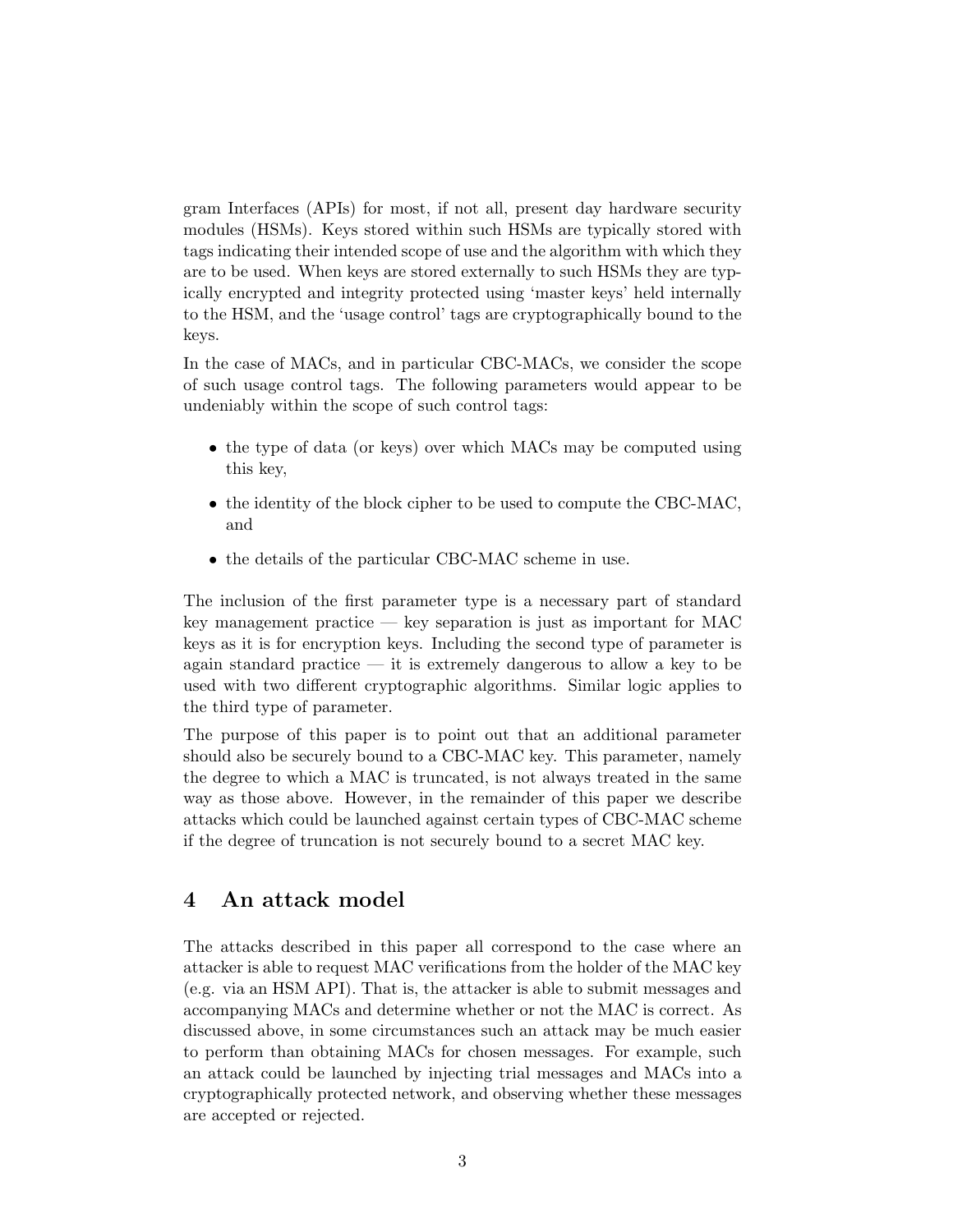Observe at this point that, using repeated MAC verifications with a fixed message (and working through all possible MAC values), the expected number of MAC verifications required to learn an m-bit MAC is

$$
2^{m-1} + (2^{m-1} - 1)/2^m
$$

i.e. approximately  $2^{m-1}$  for  $m > 2$ . This rather simple observation is the basis of the attacks we describe in the remainder of this paper.

From this point on we suppose that the attacker is also able to specify the MAC length; that is the attacker is able to determine the degree of truncation of the MAC. Such a situation is less likely to be realistic for a communications network (where the MAC length is likely to be fixed) but could be feasible if the attacker has temporary access to the API of an HSM, and the API is not designed to fix the degree of truncation for a key.

Specifically we suppose that the attacker is able to specify the degree of truncation for any multiple of some integer  $r$  up to  $n$ ; for simplicity we also suppose  $r|n$ . In a typical case we might have  $r = 8$  and  $n = 64$ , and the attacker is then able to obtain a MAC verified for any length  $m$  from the set {8, 16, 24, 32, 40, 48, 56, 64}.

### 5 A simple MAC forgery attack

It is simple to see (and very well known) that short MACs are subject to a trivial forgery attack based on repeated MAC verifications. This is based on the observation made in section 4 that a correct  $m$ -bit MAC can be learnt using approximately  $2^{m-1}$  MAC verifications. Hence it is standard practice to choose m large enough so that such threats are not realistic in practice. However, if the attack model described in section 4 applies, then such a precaution may not be effective.

To see this we describe a forgery attack which works against any MAC mechanism, no matter how it is computed. To simplify the attack description, suppose that the legitimate users are using full length MACs, i.e.  $m = n$ . The attacker, having chosen a message for which a forged MAC is required, first uses an expected  $2^{r-1}$  MAC verifications to learn the first r bits of the correct MAC for this message. Next, the attacker submits for verification a series of  $2r$ -bit guessed MACs (all starting with the correct first r bits) until the correct string is found. The expected number of MAC verifications will again be simply  $2^{r-1}$ . Repeating this process it is straightforward to see that the expected number of MAC verifications required to learn the complete *n*-bit MAC will be just  $(n/r)2^{r-1}$ . In the example given above, i.e. where  $r = 8$  and  $n = 64$ , this means that a 64-bit MAC could be forged using just  $2^{10} = 1024$  MAC verifications.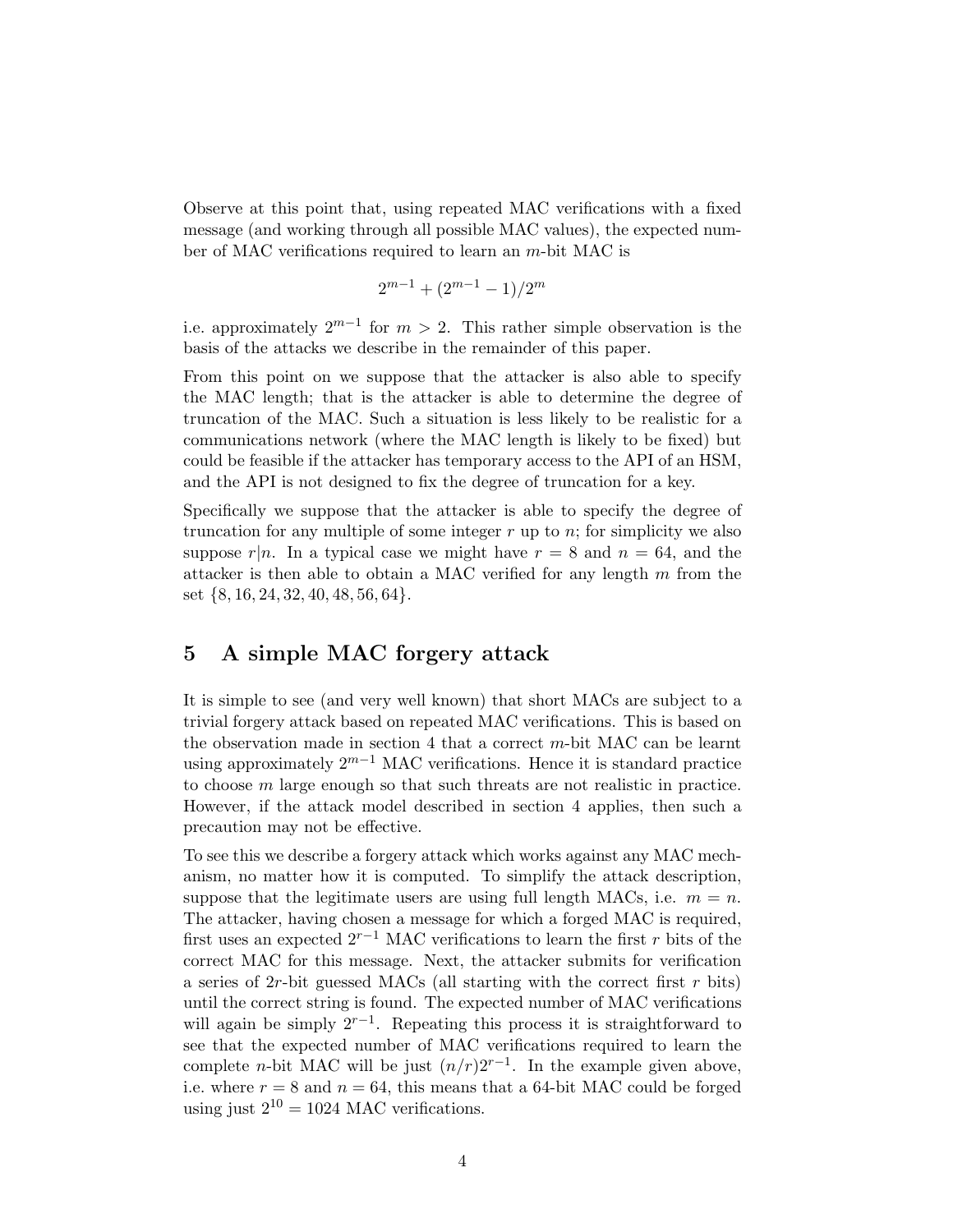# 6 An enhanced key recovery attack on the ANSI retail MAC

The second attack we consider is based on that described in a recent paper [4]. This attack operates against the ANSI retail MAC. Specifically, [4] describes a key recovery attack requiring  $(\lceil n/m \rceil + 1)2^{(n+m)/2-1}$  MAC verifications. (Note that this attack is based on an idea due to Preneel and van Oorschot [5], except that MAC verifications are used instead of known MACs.)

The point we make here is that, in the attack model described in section 4, this attack can be launched even if the legitimate users use a large value of  $m$ . Specifically, regardless of the actual value of  $m$  in use, in this attack model a key recovery attack will require  $(n/r+1)2^{(n+r)/2-1}$  MAC verifications. In the case where  $r = 8$  and  $n = 64$  this would mean that 'only'  $2^{38}$  MAC verifications would be required to launch a key recovery attack. In fact this key recovery attack will work just as effectively against any CBC-MAC scheme fitting the definition given above.

# 7 General observations

We conclude this paper by making two general observations.

Firstly, any attack on a MAC scheme (key recovery or forgery attack) that requires  $2<sup>t</sup>$  known *n*-bit MACs can, in the above attack model, be converted to an attack requiring  $(n/r) \cdot 2^{t+r-1}$  MAC verifications. This follows immediately from Section 5. E.g., if  $r = 8$  and  $n = 64$ , then  $2^{t+10}$  MAC verifications would be required.

Secondly, any MAC scheme attack (key recovery or forgery attack) that requires  $2^{n/2}$  known *n*-bit MACs to find a pair of 'colliding' values of  $H<sub>q</sub>$  can be converted to an attack requiring just  $(n/r + 1)2^{(n+r-2)/2}$  MAC verifications. This is based on observations made in a [4], and the argument goes as follows.

The attacker first generates a sequence of messages by some means, and for each generated message M uses a MAC verification to test whether or not  $MAC(M) = 0^r$ , where 0<sup>r</sup> denotes a block of r zero bits. If this equation holds then the message  $M$  is stored, and such a message should be found on average once every  $2<sup>r</sup>$  messages tried. Using an argument precisely analogous to that in section 5, the attacker now uses an (expected) further  $(n/r-1)2^{r-1}$  MAC verifications to learn the complete *n*-bit MAC for M. The total number of MAC verifications required to learn the n-bit MAC for M is thus simply  $(n/r+1)2^{r-1}$ . It is important to observe that the *n*-bit MAC for  $M$  will have its first  $r$  bits set to zero.